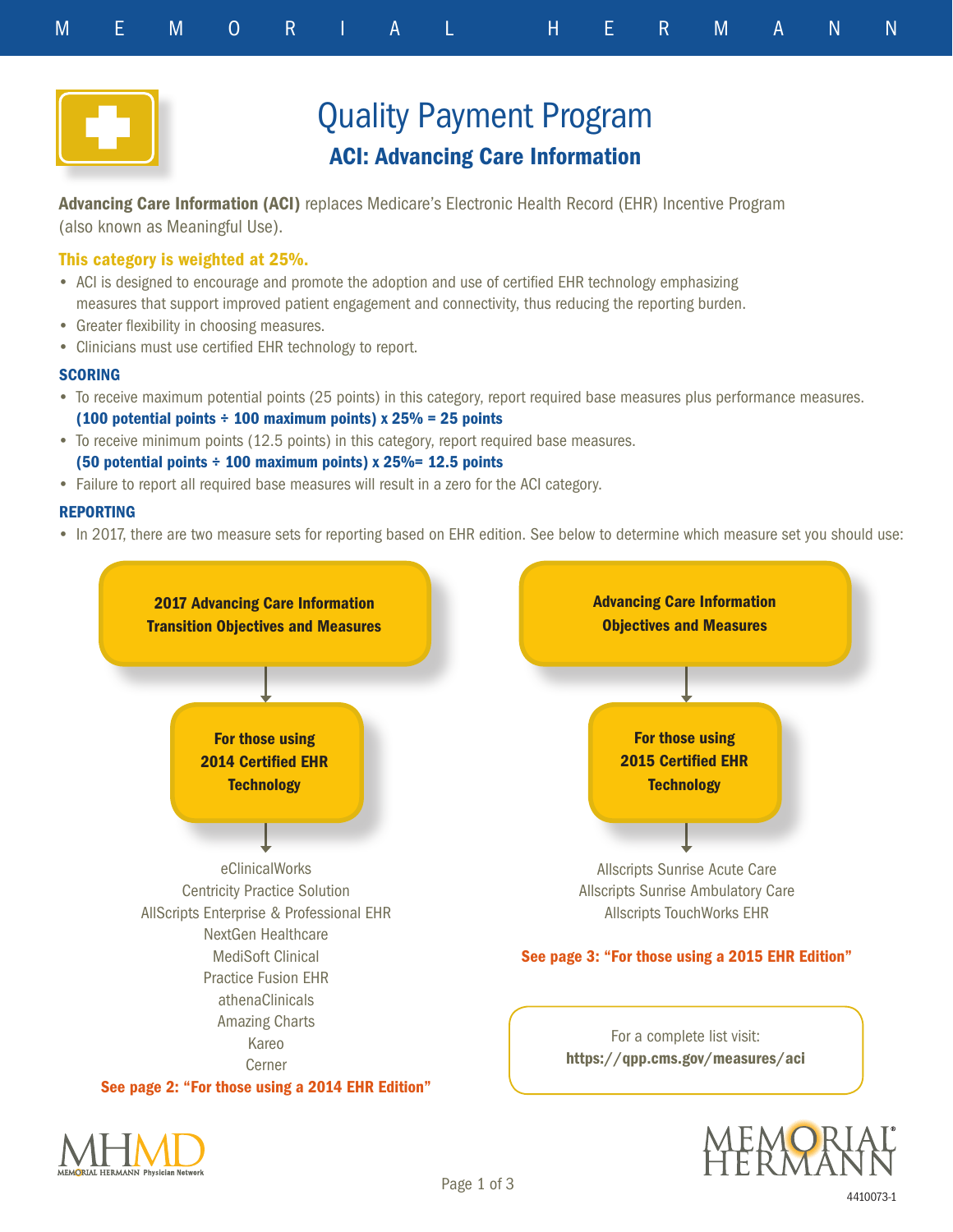Quality Payment Program

2017 Advancing Care Information Transition Objectives and Measures

# For those using a 2014 EHR Edition (Page 2)

# Must report all required measures under the Base score column to be awarded any points in the ACI performance category.

Earnings capped at 100 points, category weighted at 25%.

Base Score: 4 measures = 50 points (see base score column)

Performance Score: 7 measures = Up to **90 points** (see performance score column)

Bonus Potential: 2 measures = Up to  $15$  points (see bonus section)

| <b>ACI Objective</b>                                                                                                             | <b>Measure</b>                          | <b>Required/Not Required</b><br>for Base Score (50%) | <b>Performance Score</b><br>(up to 90%) | <b>Reporting Requirement</b> |  |  |
|----------------------------------------------------------------------------------------------------------------------------------|-----------------------------------------|------------------------------------------------------|-----------------------------------------|------------------------------|--|--|
| <b>Protect Patient Health</b><br>Information                                                                                     | <b>Security Risk Analysis</b>           | Required                                             | $\overline{0}$                          | Yes/No statement             |  |  |
| <b>Electronic Prescribing</b>                                                                                                    | e-Prescribing                           | Required                                             | $\overline{0}$                          | Numerator/Denominator        |  |  |
|                                                                                                                                  | <b>Provide Patient Access</b>           | Required                                             | Up to 20                                | Numerator/Denominator        |  |  |
| <b>Patient Electronic Access</b>                                                                                                 | View, Download, or Transmit (VDT)       | Not Required                                         | Up to 10                                | Numerator/Denominator        |  |  |
| 扁圆<br>Patient-Specific Education                                                                                                 | Patient-Specific Education              | Not Required                                         | Up to 10                                | Numerator/Denominator        |  |  |
| <b>Secure Messaging</b>                                                                                                          | <b>Secure Messaging</b>                 | Not Required                                         | Up to 10                                | Numerator/Denominator        |  |  |
| 鈩<br>Health Information Exchange                                                                                                 | <b>Health Information Exchange</b>      | Required                                             | Up to 20                                | Numerator/Denominator        |  |  |
| <b>Medication Reconciliation</b>                                                                                                 | <b>Medication Reconciliation</b>        | Not Required                                         | Up to 10                                | Numerator/Denominator        |  |  |
| H                                                                                                                                | Immunization Registry Reporting         | Not Required                                         | 0 or 10                                 | Yes/No statement             |  |  |
|                                                                                                                                  | <b>Syndromic Surveillance Reporting</b> | Not Required                                         | Bonus                                   | Yes/No statement             |  |  |
| Public Health and Clinical Data<br><b>Registry Reporting</b>                                                                     | Patient-Generated Health Data           | Not Required                                         | <b>Bonus</b>                            | Numerator/Denominator        |  |  |
| Performance Score: Up to 90 points (see performance score column)                                                                |                                         |                                                      |                                         |                              |  |  |
| <b>Bonus: Up to 15 points</b>                                                                                                    |                                         |                                                      |                                         |                              |  |  |
| Report to one or more additional public health & clinical data registries beyond the<br>Immunization Registry Reporting measure. |                                         |                                                      | 5 bonus                                 | Yes/No statement             |  |  |
| Report improvement activities using CEHRT.                                                                                       |                                         |                                                      | 10 bonus                                | Yes/No statement             |  |  |